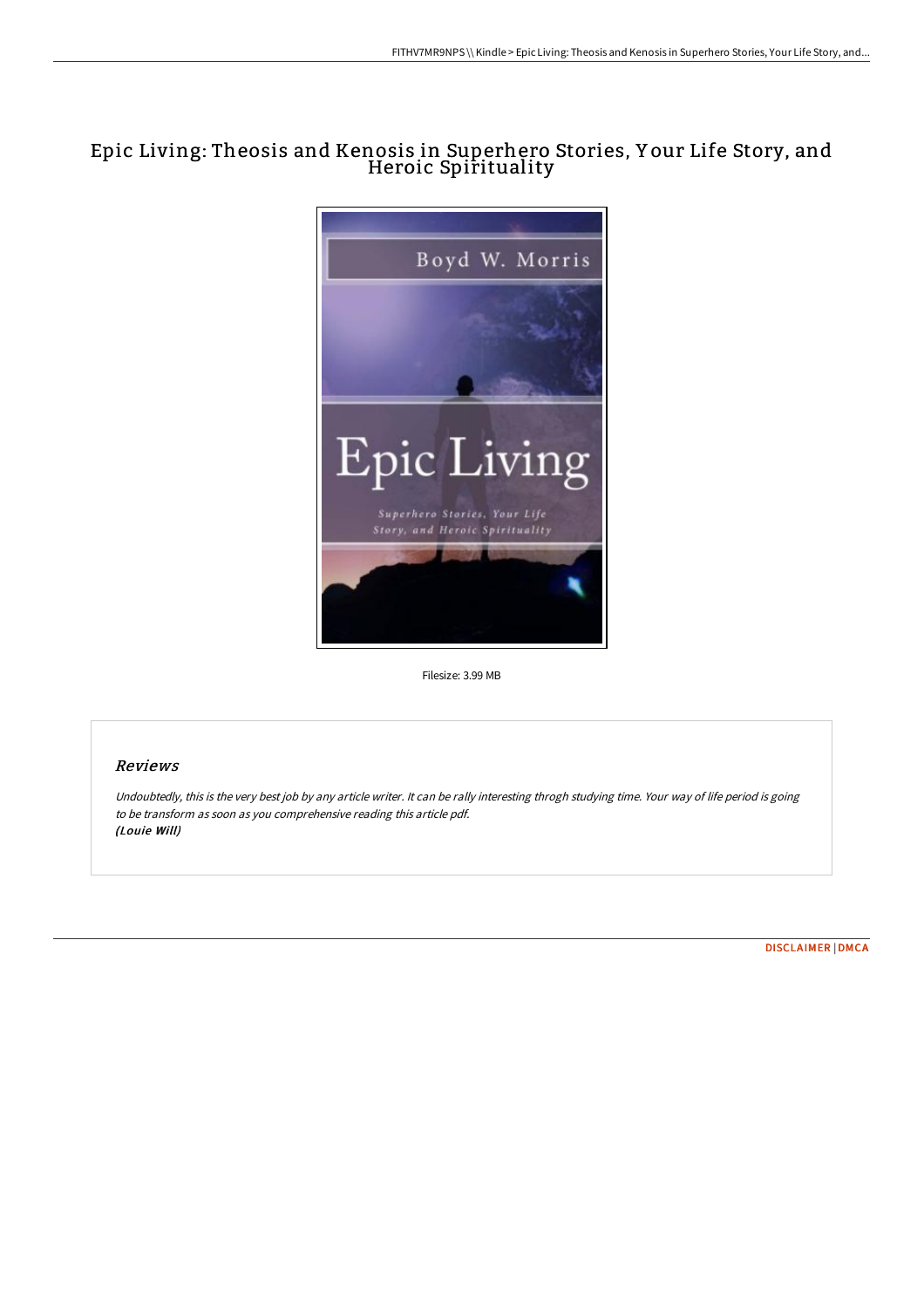### EPIC LIVING: THEOSIS AND KENOSIS IN SUPERHERO STORIES, YOUR LIFE STORY, AND HEROIC **SPIRITUALITY**



CreateSpace Independent Publishing Platform. Paperback. Condition: New. This item is printed on demand. 72 pages. Dimensions: 8.5in. x 5.5in. x 0.2in.Boyd Morris takes you on an inspiring exploration of five elements of HEROIC epic living as they appear in superhero stories, your life story and the ageless disciplines of heroic spirituality, showing you how to: DISCOVER YOUR DESTINY in this good but broken world. DEEPEN YOUR FRIENDSHIPS by accepting destinys call and uniting with others to restore the world. ELEVATE YOUR KNOWLEDGE by choosing to take dangerous paths of obedience into the heart of darkness. ENHANCE YOUR COURAGE by giving your all to defeat evil and in the process experience transformation. ACHIEVE YOUR POTENTIAL as an agent of transformation on behalf of others. There is more to epic living than you may have yet dared to imagine. While epic living comes with being human, HEROIC epic living is the quest to be FULLY human. Boyd says there is a THIRD choice. When we come face-to-face with evil systemswhen institutions fail, injustice abounds, families breakdownthe environment suffers, and civilizations collapsewe have three choices. We can FLEE from the system, or JOIN with the system, or REPLACE the system with a better one. While all three choices are epic, only the third is heroic. This book is about the epic struggle we all go through to make the third choice, Boyd says. Epic living is the head on collision between unheroic and heroic choices. Unheroic choices reduce us to lesser, mortal versions of ourselves. But when we make heroic choices, the perishable puts on the imperishable, and the mortal puts on immortality (1 Cor. 15: 54). While unheroic choices are human, heroic choices are fully humanimmortal. While our choices enact how we feel, not just what we thinkhow we feel is shaped...

Read Epic Living: Theosis and Kenosis in Superhero Stories, Your Life Story, and Heroic [Spirituality](http://techno-pub.tech/epic-living-theosis-and-kenosis-in-superhero-sto.html) Online  $\blacksquare$ Download PDF Epic Living: Theosis and Kenosis in Superhero Stories, Your Life Story, and Heroic [Spirituality](http://techno-pub.tech/epic-living-theosis-and-kenosis-in-superhero-sto.html)